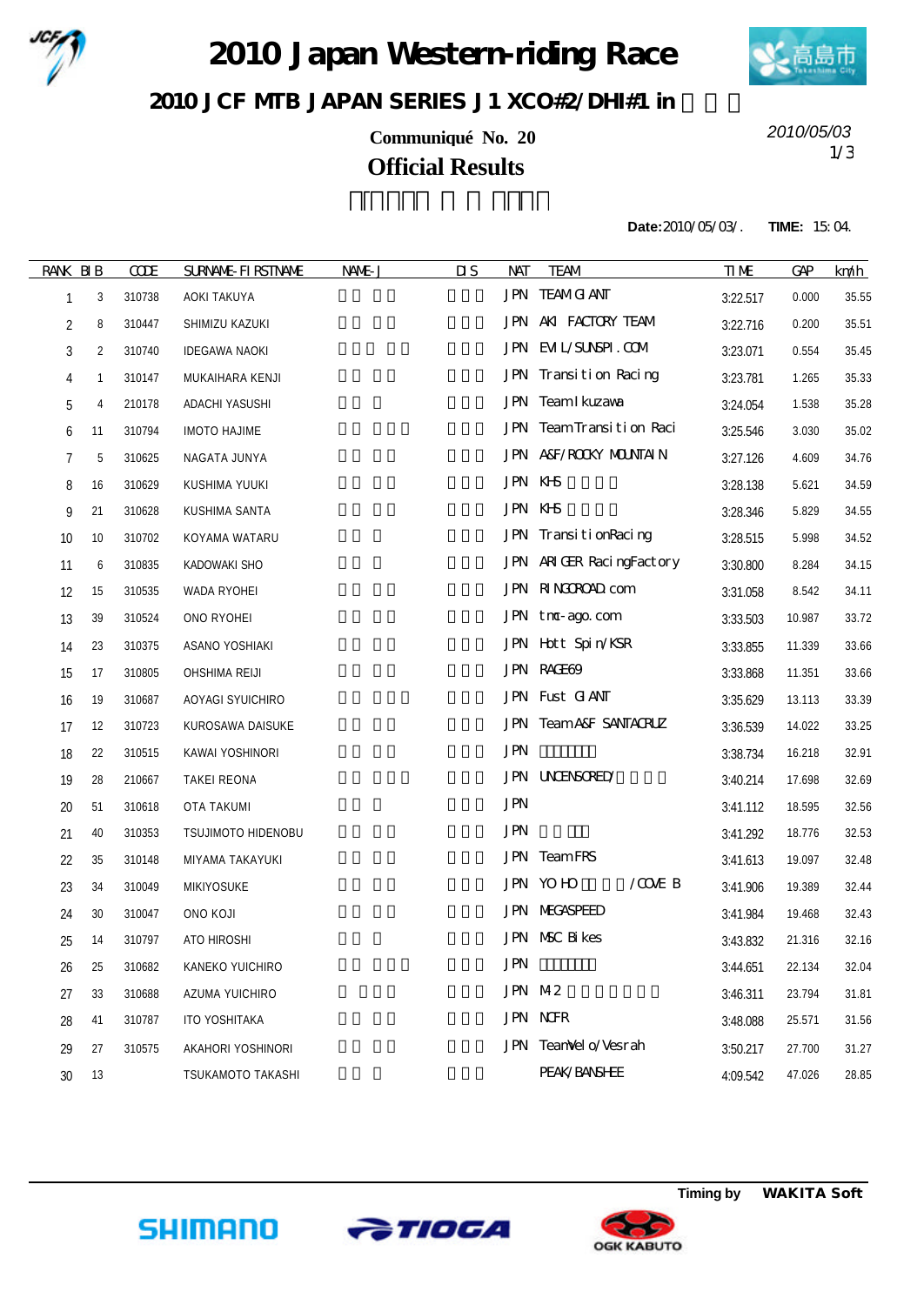

2010 Japan Western riding Race



## 2010 JCF MIB JAPAN SERIES J1 XCO#2/DH#1 in

**Communiqué No. 20** 2/3 **Official Results**

*2010/05/03*

**Date:**2010/05/03/. **TIME:** 15:04.

| RANK BIB |    | <b>CODE</b>    | <b>SURNAME FIRSTNAME</b> | NAME J | $\overline{\mathbf{u}}$<br>NAT | <b>TEAM</b>              | <b>TIME</b> | <b>GAP</b> | km/h  |
|----------|----|----------------|--------------------------|--------|--------------------------------|--------------------------|-------------|------------|-------|
|          |    | Qualifications |                          |        |                                |                          |             |            |       |
| 31       | 56 | 310693         | HATANO MASAHIRO          |        |                                | <b>JPN NOFR</b>          | 3:44.748    | 20.017     | 32.03 |
| 32       | 50 | 310031         | <b>FUJITA SYOYA</b>      |        |                                | <b>JPN TEAMNARO</b>      | 3:44.981    | 20.250     | 32.00 |
| 33       | 67 | 310348         | NINOMIYA TSUKASA         |        | <b>JPN</b>                     |                          | 3:45.016    | 20.285     | 31.99 |
| 34       | 76 | 310373         | NOGUCHI NOBUHIRO         |        |                                | <b>JPN KYB</b>           | 3:45.031    | 20.299     | 31.99 |
| 35       | 57 | 310418         | NOBU YUICHIRO            |        | <b>JPN</b>                     | buyi ng<br>$\sqrt{2}$    | 3:45.385    | 20.654     | 31.94 |
| 36       | 31 | 310718         | FUCHINO ATSUSHI          |        |                                | JPN FOREST VOCE RAONG    | 3:45.719    | 20.988     | 31.89 |
| 37       | 29 | 310259         | KUROKAWA YOJIRO          |        |                                | JPN TeamFRS KOWA         | 3:45.791    | 21.060     | 31.88 |
| 38       | 37 |                | MOTOMURA TAKAYUKI        |        |                                | <b>DESC CET</b>          | 3:46.326    | 21.595     | 31.81 |
| 39       | 38 | 310689         | AZUMA YUJIROU            |        |                                | JPN M2                   | 3:47.048    | 22.316     | 31.71 |
| 40       | 46 | 310510         | MOCHIZUKI KATUHIKO       |        |                                | <b>JPN TEAMKIDS</b>      | 3:48.007    | 23.276     | 31.57 |
| 41       | 24 | 310736         | KADOWAKI YUTO            |        |                                | JPN ARIGER RacingFactory | 3:48.420    | 23.689     | 31.52 |
| 42       | 61 | 310382         | KAGOMOTO TETSUYA         |        |                                | JPN KACO KACO + plus     | 3:48.519    | 23.787     | 31.50 |
| 43       | 49 | 310841         | KANO SHINICHIRO          |        |                                | JPN DIP Shin's Bike      | 3:48.898    | 24.167     | 31.45 |
| 44       | 59 | 310337         | <b>IRIE DAISUKE</b>      |        |                                | JPN TEAMThink            | 3:50.935    | 26.204     | 31.17 |
| 45       | 73 | 310146         | YAMADA TAKAYUKI          |        |                                | JPN LIFE,,               | 3:51.411    | 26.679     | 31.11 |
| 46       | 74 | 310562         | TAKEUCHI SUGURU          |        |                                | JPN R/O                  | 3:51.414    | 26.683     | 31.11 |
| 47       | 65 | 310219         | YOKOYAMA MASAKATSU       |        | <b>JPN</b>                     |                          | 3:52.367    | 27.636     | 30.98 |
| 48       | 66 | 310819         | <b>TANI SHIRO</b>        |        | <b>JPN</b>                     |                          | 3:52.764    | 28.032     | 30.93 |
| 49       | 71 | 310840         | TAKAMATSU KENJI          |        |                                | JPN inzist bicycle       | 3:53.314    | 28.583     | 30.85 |
| 50       | 68 | 310763         | KATADA AKIRA             |        |                                | JPN JACAYAN              | 3:54.435    | 29.704     | 30.71 |
| 51       | 48 | 310450         | MIWA TAKAFUMI            |        |                                | JPN GT/<br>Fi ns         | 3:56.454    | 31.723     | 30.44 |
| 52       | 32 | 310768         | <b>ITOU KOUKI</b>        |        | <b>JPN</b>                     | /MRSH                    | 3:57.621    | 32.890     | 30.30 |
| 53       | 70 | 310804         | YAMAMOTO TATSURO         |        | <b>JPN</b>                     |                          | 3:58.477    | 33.745     | 30.19 |
| 54       | 43 | 310149         | NAITO NORIHITO           |        |                                | <b>JPN KGH</b>           | 3:58.598    | 33.867     | 30.17 |
| 55       | 62 | 310512         | SAKANAKA EISO            |        |                                | JPN FRS                  | 3:58.759    | 34.028     | 30.15 |
| 56       | 45 | 310300         | YAMAGUCHI HIROTAKA       |        | <b>JPN</b>                     |                          | 3:59.572    | 34.841     | 30.05 |
| 57       | 20 | 310837         | SAKURAI KOUTA            |        |                                | JPN Transition Racing    | 4:00.037    | 35.306     | 29.99 |
| 58       | 53 | 310243         | MATSUURA GENKI           |        | <b>JPN</b>                     |                          | 4:00.451    | 35.720     | 29.94 |
| 59       | 58 | 310020         | OKANO MASAYUKI           |        | <b>JPN</b>                     |                          | 4:04.810    | 40.079     | 29.41 |
| 60       | 75 | 310186         | OMURA TOSHIO             |        |                                | JPN K bros               | 4:08.248    | 43.517     | 29.00 |
| 61       | 60 | 310637         | YAMAMOTO HARUO           |        |                                | JPN M2 MAD ANGEL         | 4:21.557    | 56.826     | 27.52 |
| D.N.S.   | 36 | 310644         | SHIMIZU JUN              |        | <b>JPN</b>                     | /Try-J                   |             |            |       |







**Timing by** *WAKITA Soft*